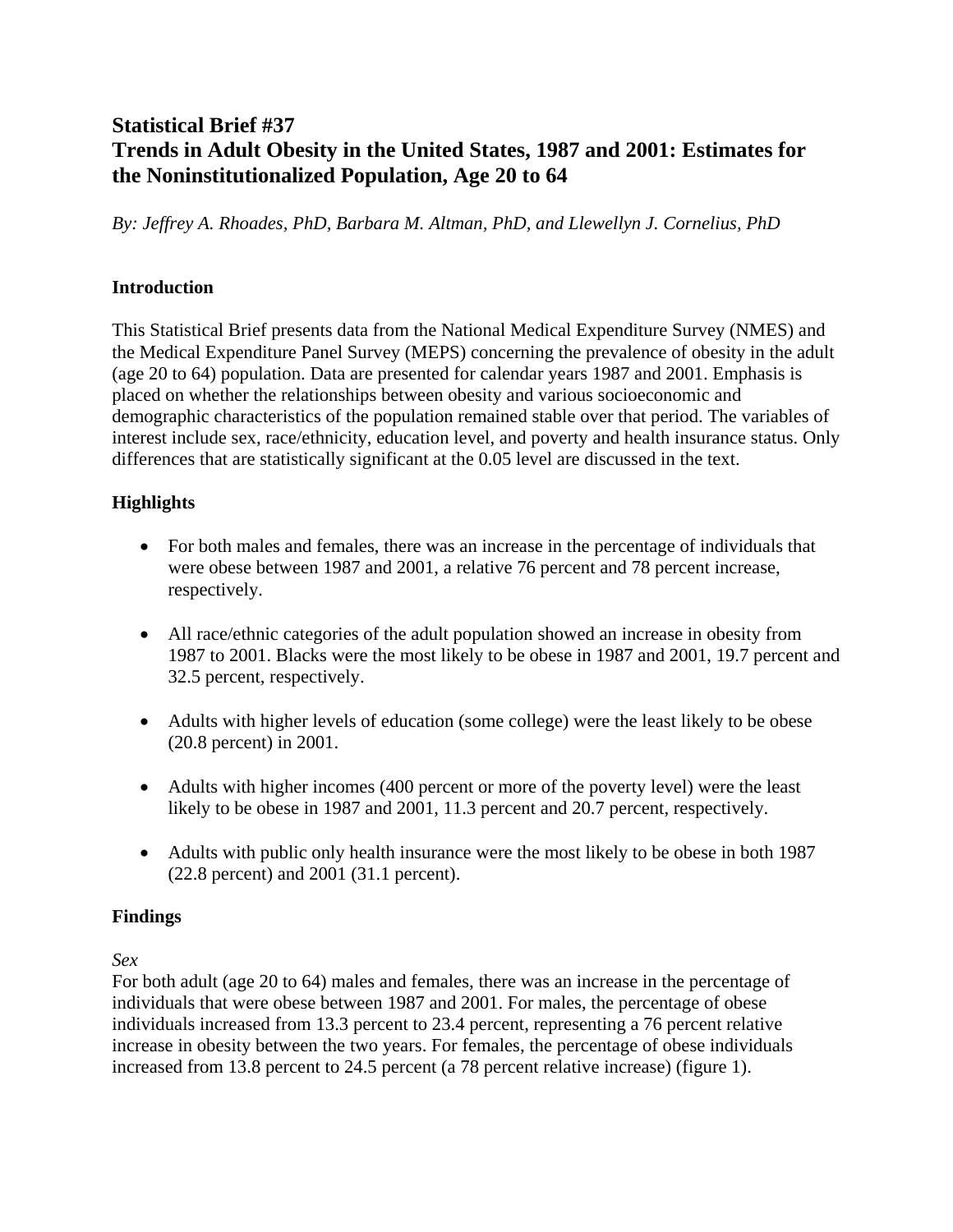#### *Race/ethnicity*

All race/ethnic categories of the adult population showed an increase in obesity from 1987 to 2001. Whites and others showed a relative increase of 79 percent in obesity, going from 12.6 percent in 1987 to 22.5 percent in 2001. Hispanics went from 14.5 percent in 1987 to 24.9 percent in 2001, a relative increase of 72 percent. Blacks were the most likely to be obese in both years, 19.7 percent in 1987 and 32.5 in 2001 (figure 2).

#### *Education*

Individuals with higher levels of education (some college) were the least likely to be obese in 1987 (10.9 percent) and in 2001 (20.8 percent). However, there was a 91 percent relative increase in obesity between the two years for such individuals. In 2001, individuals that did not graduate from high school (27.1 percent obese) or did graduate from high school (27.2 percent obese) were more likely to be obese when compared to those with some college education (20.8 percent) (figure 3).

#### *Poverty status*

Individuals with the highest income (400 percent or more of the poverty level) were the least likely to be obese in 1987 (11.3 percent) and in 2001 (20.7 percent). At the same time, there was an 83 percent relative increase in obesity between the two years for those in this highest income group. In 1987, poor (17.6 percent), near poor (17.2 percent), and low-income individuals (17.5 percent) were more likely to be obese when compared to those with higher incomes (figure 4).

#### *Health insurance status*

For all categories of health insurance status, there was an increase in obesity from 1987 to 2001. Adults with public only health insurance were the most likely to be obese in 1987 (22.8 percent) and 2001 (31.1 percent), a 36 percent relative increase over the period. There was a relative increase in obesity of 84 percent for individuals with private health insurance (from 12.8 percent to 23.6 percent) and a relative increase of 60 percent for the uninsured (from 13.9 percent to 22.2 percent) (figure 5).

# **Definitions/Methodology**

# *Obesity*

An individual is defined as obese if his or her body mass index (BMI) is equal to or greater than 30. BMI is equal to an individual's weight in kilograms divided by his or her height in meters squared  $(kg/m^2)$ . Height and weight are self-reported.

# *Race/ethnicity*

The Hispanic grouping can include black Hispanic, white Hispanic, and other Hispanic; the race categories of black, white, and other do not include Hispanic. Only data for individuals identified as Hispanic (of any race), non-Hispanic black, and non-Hispanic white and other are included in this analysis.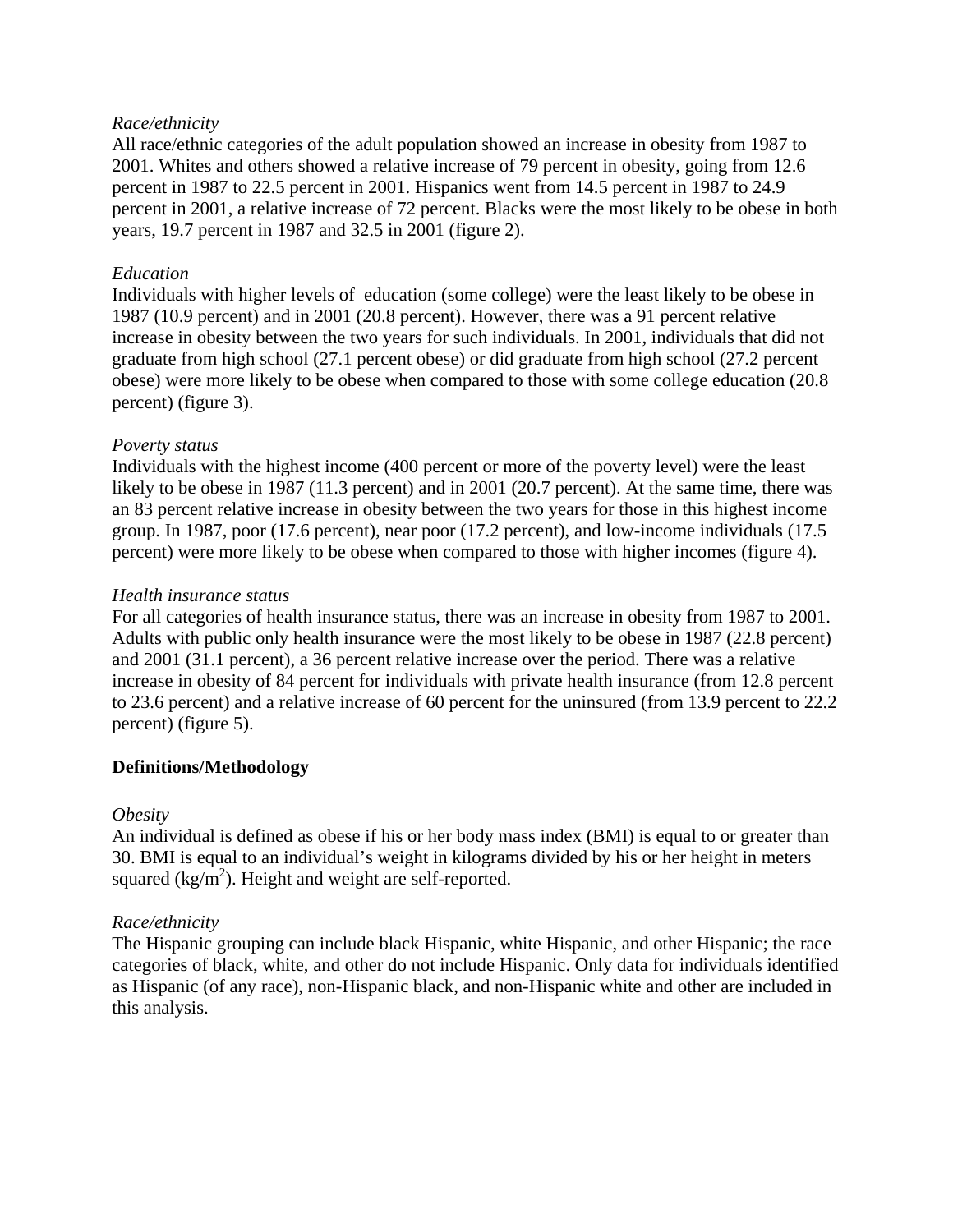# *Education level*

Respondents were asked to report the highest grade or year of schooling ever completed by each family member as of the date of the interview: not a high school graduate (grade less than 12), high school graduate (grade 12), and some college.

# *Poverty status*

Each person in the survey sample was classified according to the total yearly income of his or her family. Within a household, all individuals related by blood, marriage, or adoption were considered to be a family. Personal income from all family members was summed to create family income. Poverty status is the ratio of family income to the Federal poverty thresholds, which control for family size and age of the head of family. Categories are defined as follows:

- Poor: This refers to persons in families with income less than or equal to the poverty line and includes those who reported negative income.
- Near poor: This group includes persons in families with income over the poverty line through 125 percent of the poverty line.
- Low income: This category includes persons in families with income over 125 percent through 200 percent of the poverty line.
- Middle income: This category includes persons in families with income over 200 percent through 400 percent of the poverty line.
- High income: This category includes persons in families with income over 400 percent of the poverty line.

# *Health insurance status*

- Uninsured: Adults classified as uninsured did not have public or private health insurance coverage. People covered only by noncomprehensive state-specific programs (e.g., Maryland Kidney Disease Program) or private single-service plans (e.g., coverage for dental or vision care only, coverage for accidents or specific diseases) were not considered to be insured.
- Public coverage: Adults were considered to have public only health insurance coverage if they were not covered by private insurance, and they were covered by Medicare, Medicaid, TRICARE, or other public hospital and physician coverage.
- Private coverage: Private health insurance coverage was defined as nonpublic insurance that provided coverage for hospital and physician care (including Medigap coverage).

# **About MEPS and NMES**

The estimates presented in this Statistical Brief come from the NMES Household Survey and the MEPS Household Component. NMES and MEPS are nationally representative surveys of the U.S. civilian noninstitutionalized population that collect detailed data for both individuals and households on demographic characteristics, health conditions, health status, use of medical care services, charges and payments, access to care, satisfaction with care, health insurance coverage, income, and employment.

NMES and MEPS data are released to the public in public use data files. The numbers shown in this Statistical Brief are drawn from analyses conducted by MEPS staff from the following 1987 and 2001 full-year public use files: PUF 13 (NMES) and HC-055 (MEPS). PUF 13 is contained within the *1987 NMES Household Survey and Health Insurance Plans Survey Data* CD-ROM,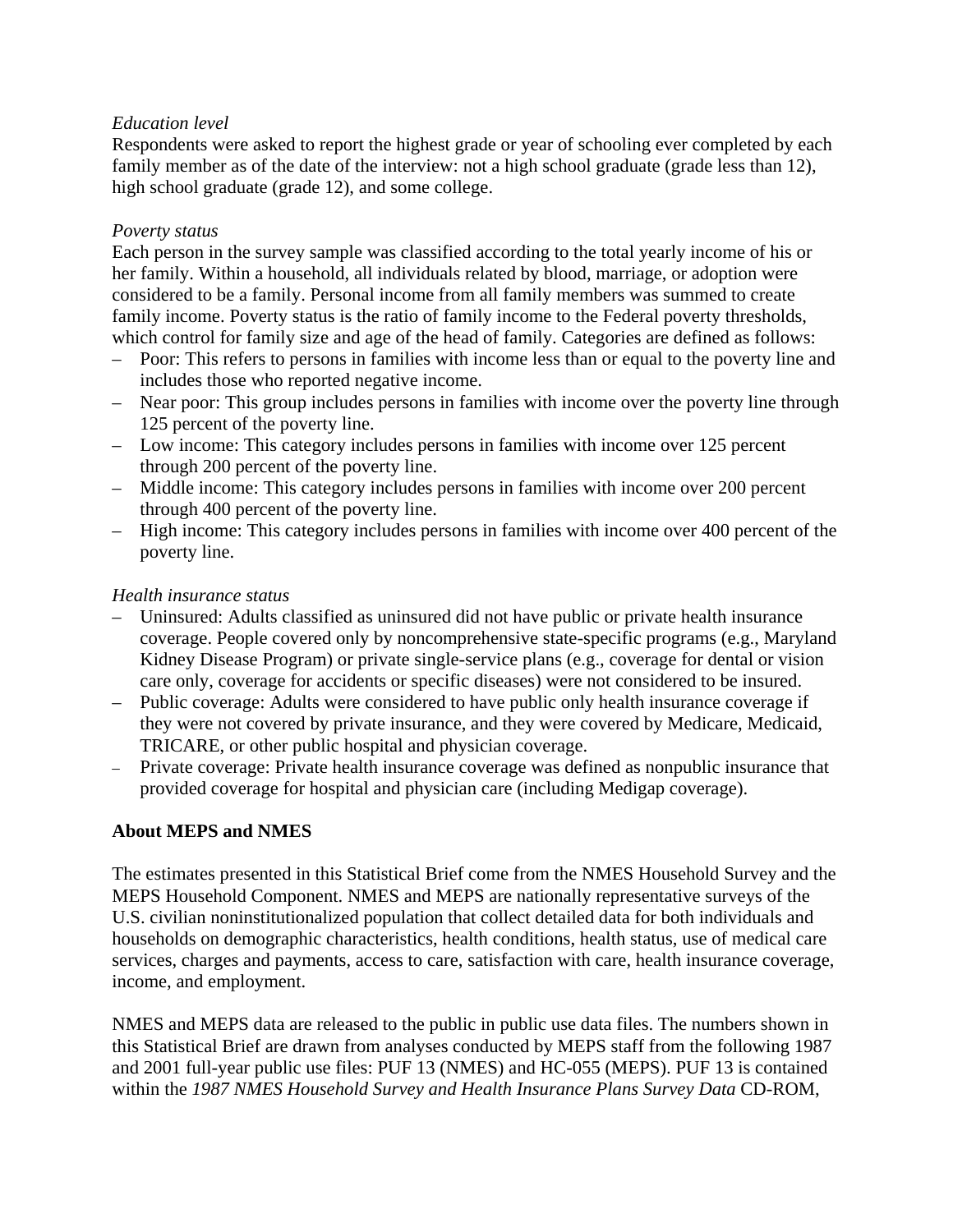order number AHCPR 98-DP02, available from the AHRQ Publications Clearinghouse (E-mail: ahrqpubs@ahrp.gov). MEPS HC-55 is available on the MEPS Web site (www.meps.ahrq.gov/).

#### **References**

For a detailed description of the MEPS-HC survey design, sample design, and methods used to minimize sources on nonsampling error, see the following publications (available on the MEPS Web site: www.meps.ahrq.gov/):

Cohen, J. *Design and Methods of the Medical Expenditure Panel Survey Household Component.*  MEPS Methodology Report No. 1. AHCPR Pub. No. 97-0026. Rockville, Md.: Agency for Health Care Policy and Research, 1997.

Cohen, S. *Sample Design of the 1996 Medical Expenditure Panel Survey Household Component.*  MEPS Methodology Report No. 2. AHCPR Pub. No. 97-0027. Rockville, Md.: Agency for Health Care Policy and Research, 1997.

For more information on the NMES survey design, see the following publications:

Cohen, S., R. DiGaetano, and J. Waksberg. *Sample design of the 1987 Household Survey.*  AHCPR Pub. No. 91-0037. National Medical Expenditure Survey Methods 3. Agency for Healthcare Policy and Research. Rockville, Md.: U.S. Department of Health and Human Services, Public Health Service, 1991.

Edwards, W. and M. Berlin. *Questionnaires and data collection methods for the household survey and the survey of American Indians and Alaskan Natives*. DHHS Pub. No. (PHS) 89- 3450. National Medical Expenditure Survey Methods 2. National Center for Health Services Research and Health Care Technology Assessment. Rockville, Md.: U.S. Department of Health and Human Services, Public Health Service, 1989.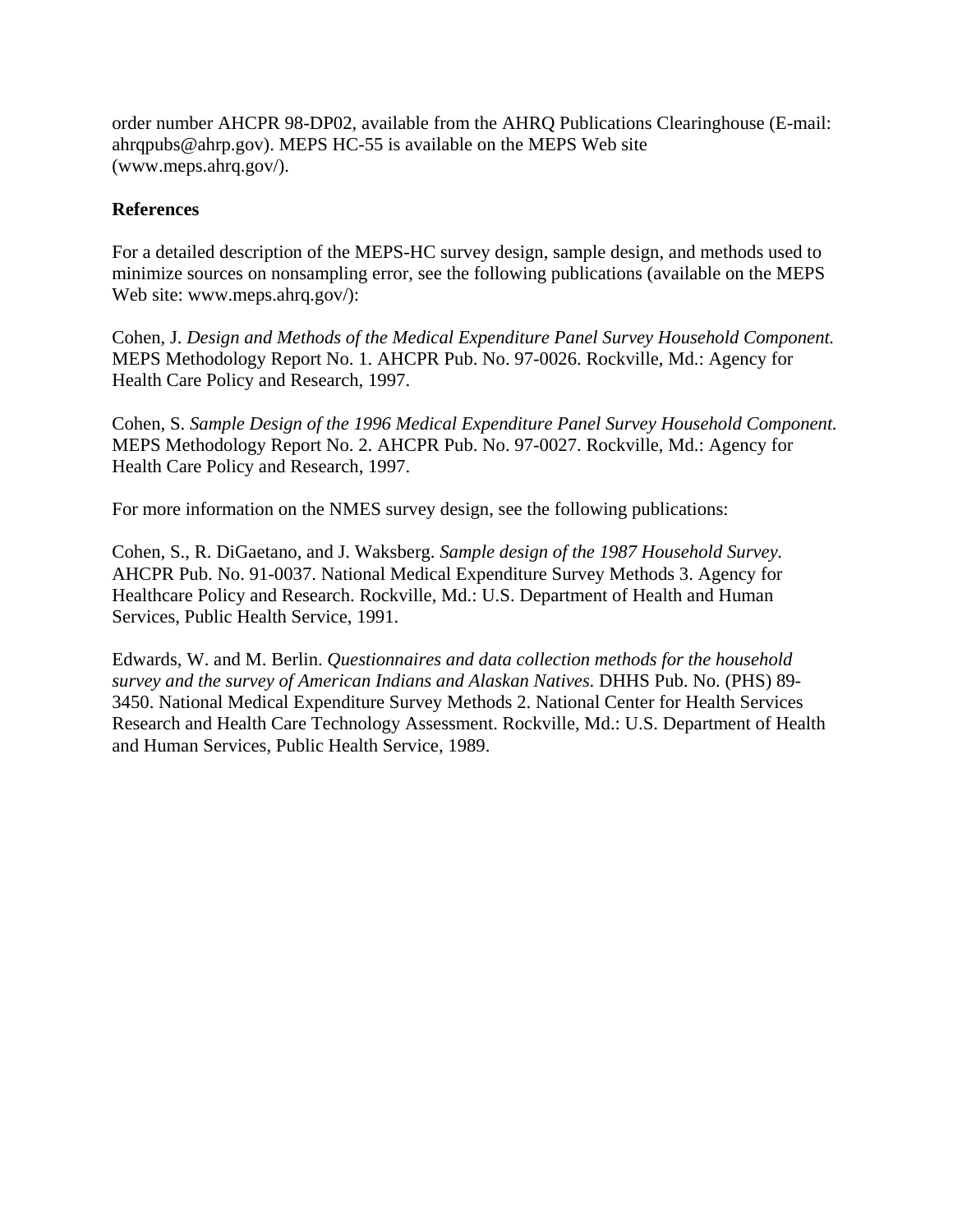**noninstitutionalized population, by sex, 1987 and 2001 Figure 1: Percentage of obese adults, age 20–64, U.S.** 

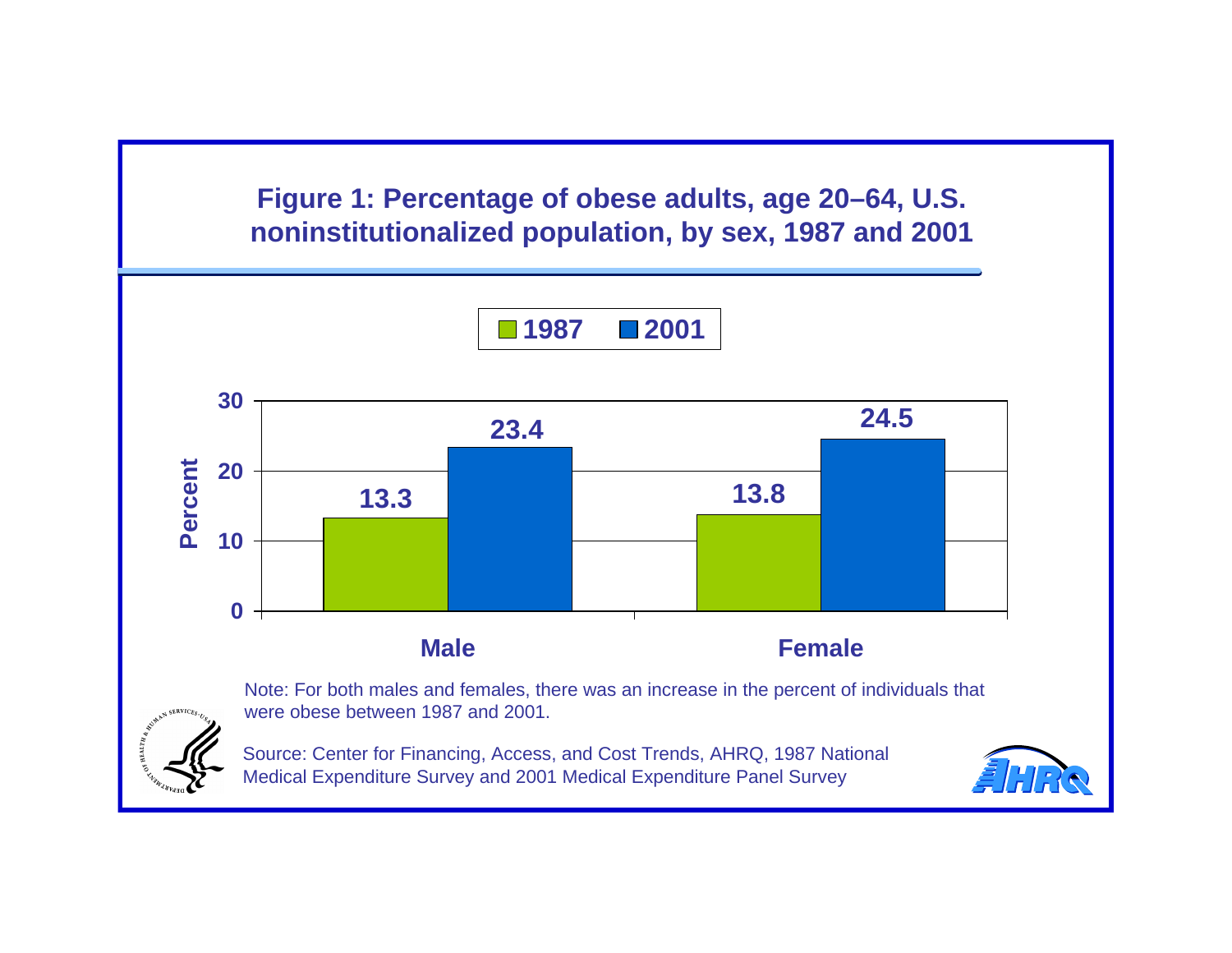**Figure 2: Percentage of obese adults, age 20–64, U.S. noninstitutionalized population, by race/ethnicity, 1987 and 2001** 

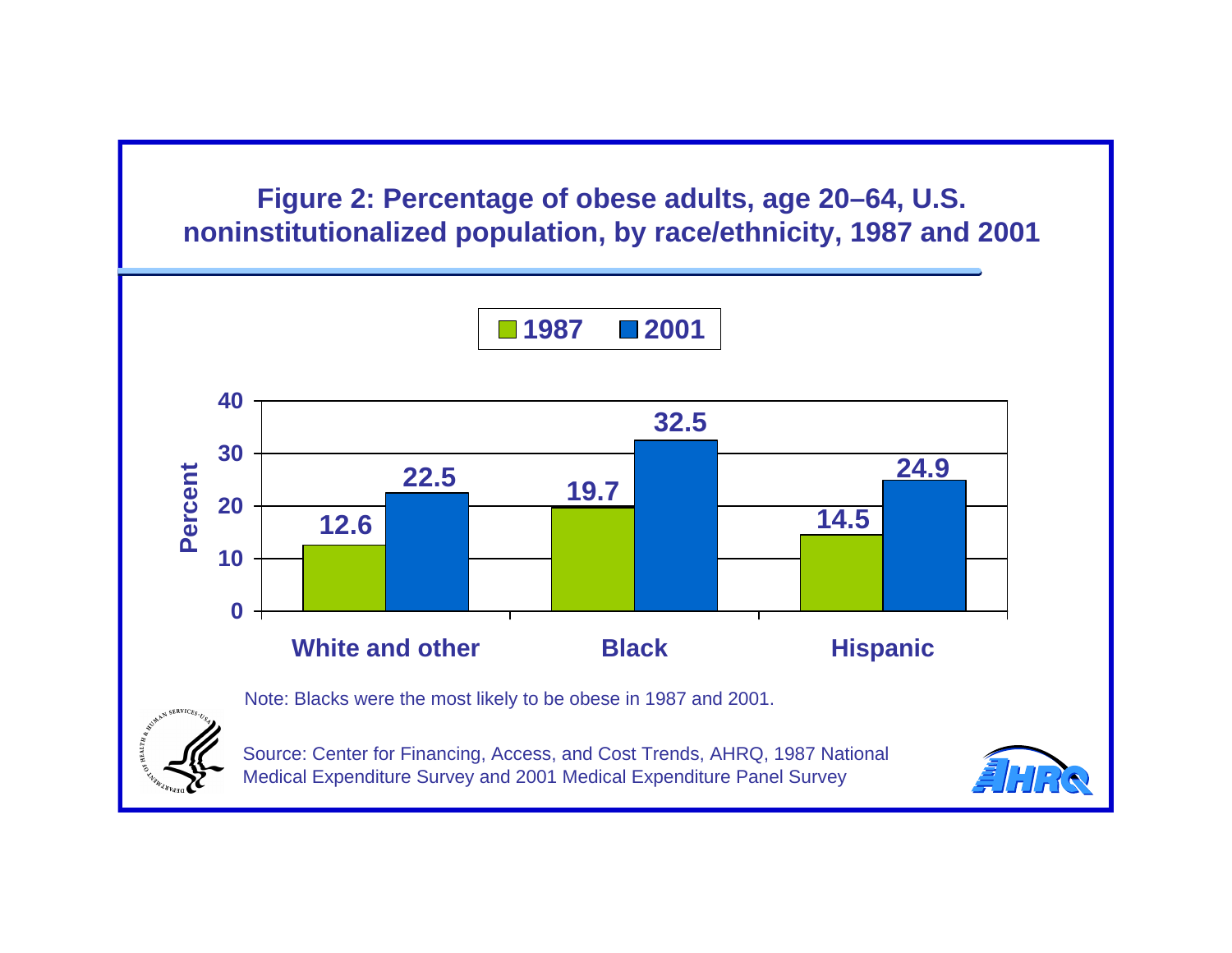**Figure 3: Percentage of obese adults, age 20–64, U.S. noninstitutionalized population, by education level, 1987 and 2001** 

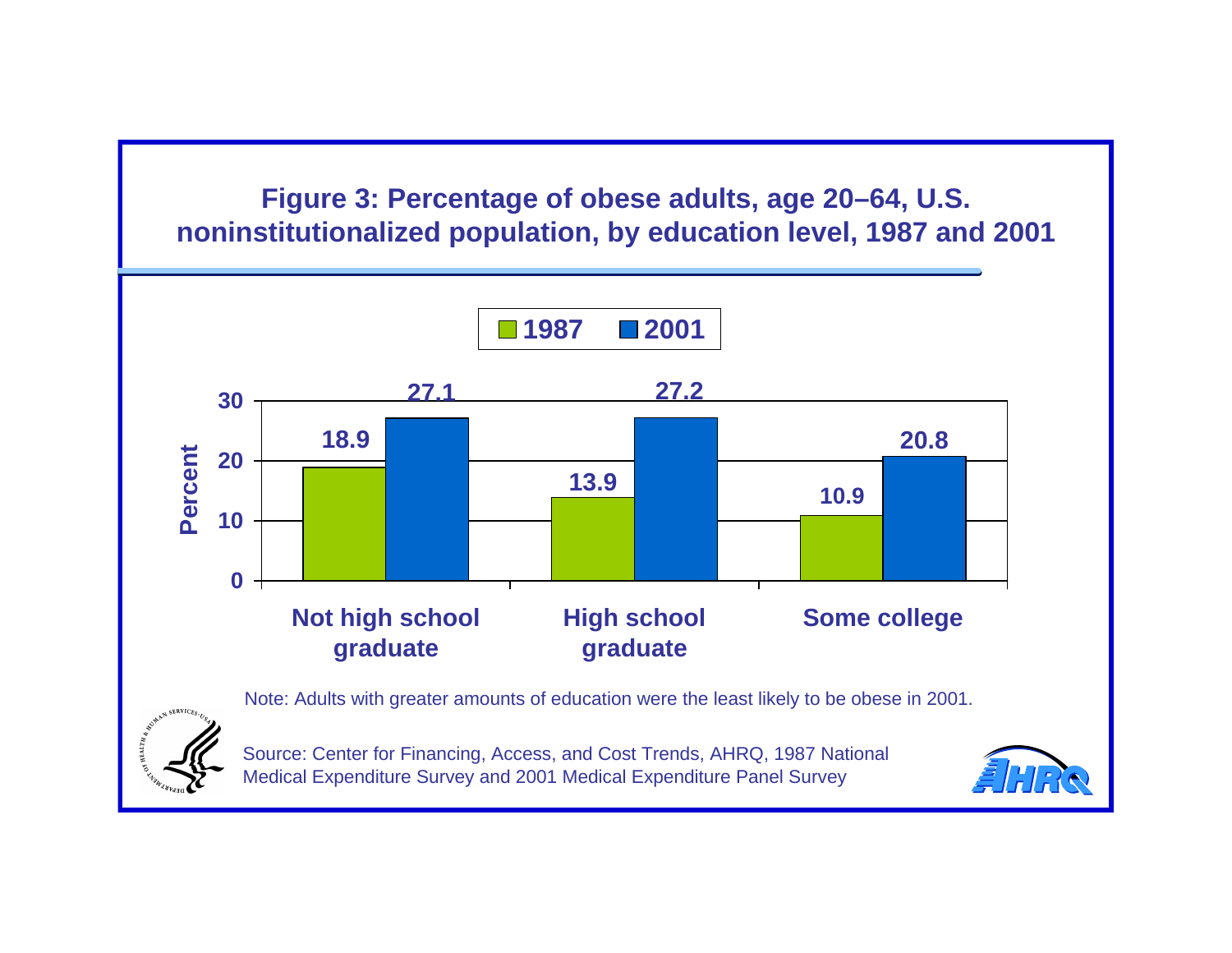# **Figure 4: Percentage of obese adults, age 20–64, U.S. noninstitutionalized population, by poverty status, 1987 and 2001**





Source: Center for Financing, Access, and Cost Trends, AHRQ, 1987 National Medical Expenditure Survey and 2001 Medical Expenditure Panel Survey